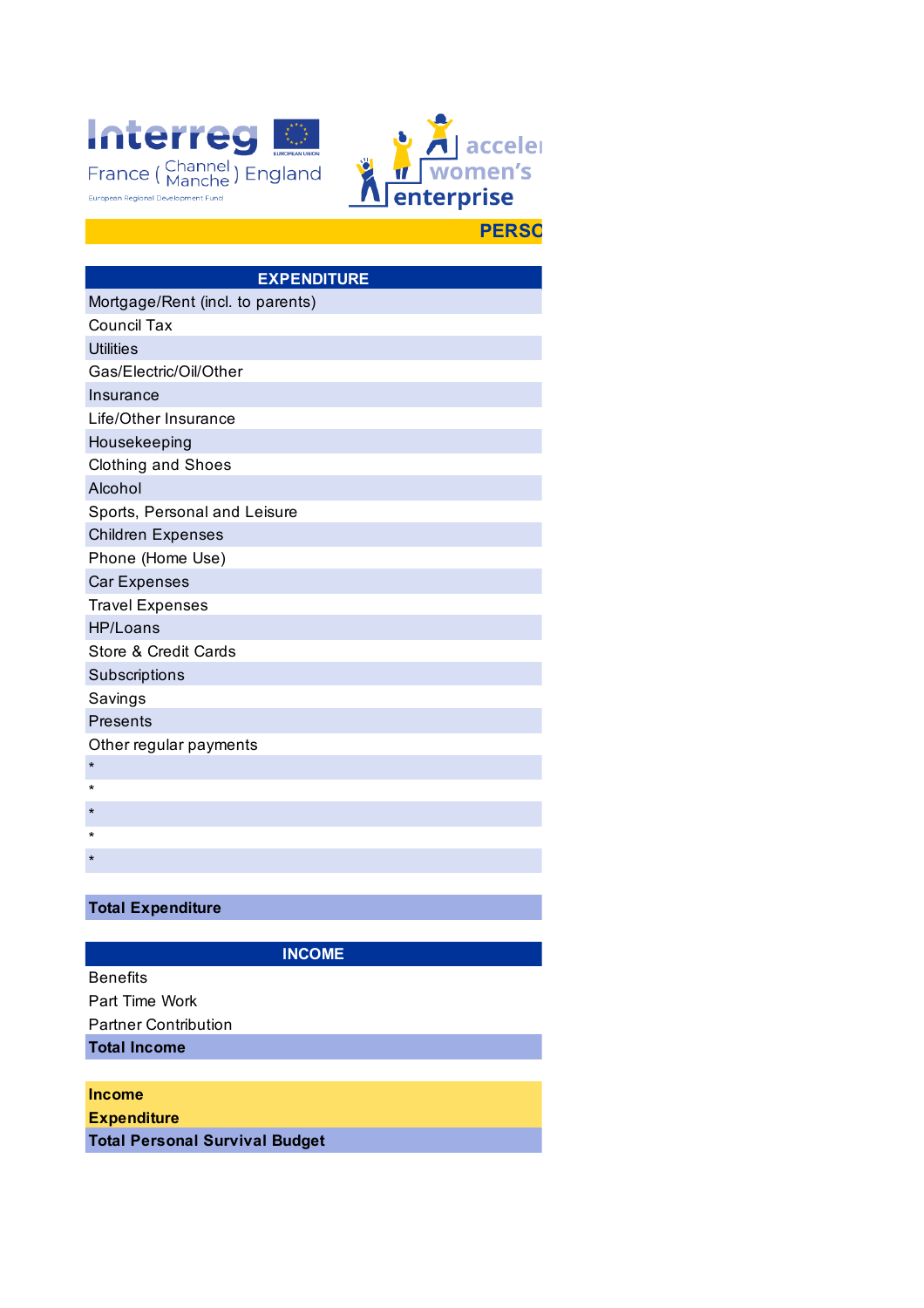## **Notes:**

*The amount of your Personal Survival Budget is the minimum and mount of your Personal Survival Budget is the minimum and the amount stra*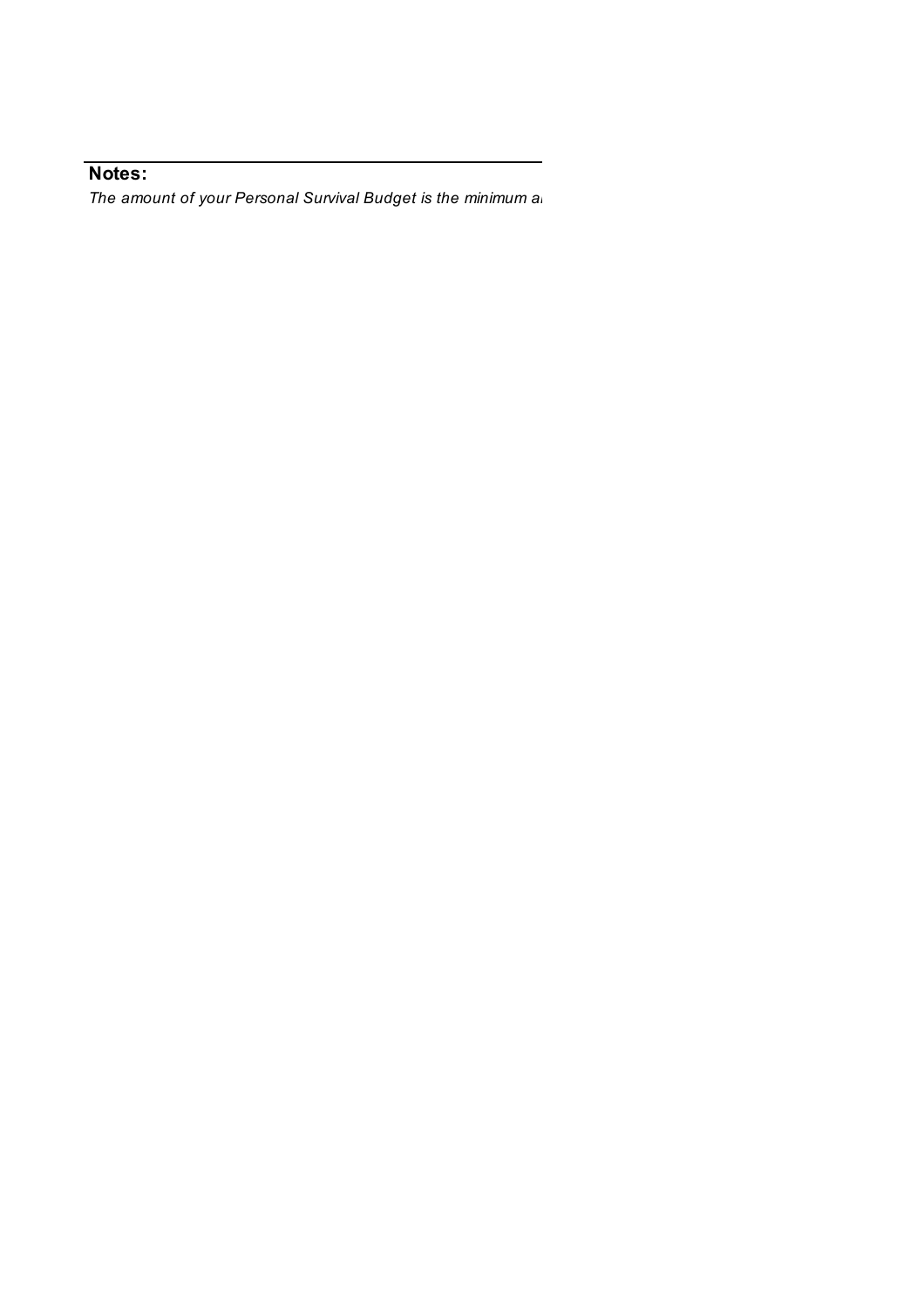## rating

## **PERSONAL SURVIVAL BUDGET (monthly)**

| <b>NOTES</b>                                           | <b>TOTAL</b> |
|--------------------------------------------------------|--------------|
| Include-even if covered by benefits                    | £            |
| As above                                               | £            |
| There may be 2 of these i.e water rates, council tax   | £            |
| Total of all                                           | £            |
|                                                        | £            |
|                                                        | £            |
| Food & Cleaning products etc.                          | £            |
| All family members                                     | £            |
|                                                        | £            |
| Incl. cigars, holiday, cinema, hairdresser, sports etc | £            |
| Lunch money, extra activities etc                      | £            |
| Landline/Mobile/Broadband                              | £            |
| Finance/Fuel/Repairs/Servicing etc                     | £            |
|                                                        |              |
| Include payment plans if applicable                    | £            |
| As above                                               | £            |
| Sky/Cable/other                                        | £            |
|                                                        | £            |
| Birthdays/Christmas                                    | £            |
|                                                        |              |
|                                                        | £            |
|                                                        | £            |
|                                                        | £            |
|                                                        | £            |
|                                                        | £            |
|                                                        |              |
|                                                        | £            |
|                                                        |              |
| <b>NOTES</b>                                           | <b>TOTAL</b> |
| Council Tax/Housing/Mortgage Int. etc.                 | £            |
|                                                        | £            |
| Received from partner/ working children etc.           | £            |
|                                                        | £            |